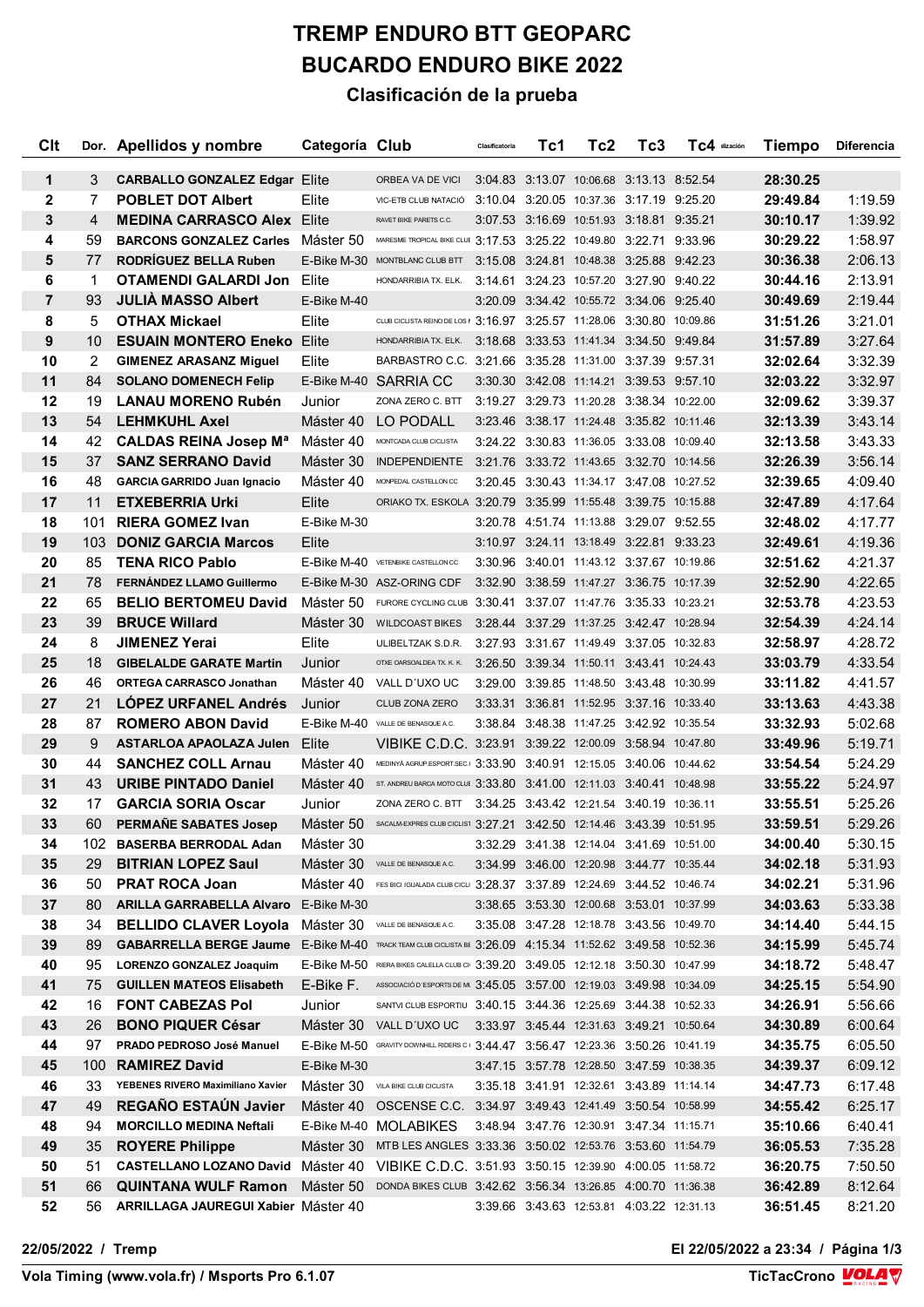## **TREMP ENDURO BTT GEOPARC BUCARDO ENDURO BIKE 2022 Clasificación de la prueba**

| Clt             |           | Dor. Apellidos y nombre                                                                            | Categoría Club |                                                                                   | Clasificatoria     | Tc1                      | Tc2                                           | Tc3 | TC4 ilización                                     | <b>Tiempo</b> | <b>Diferencia</b> |
|-----------------|-----------|----------------------------------------------------------------------------------------------------|----------------|-----------------------------------------------------------------------------------|--------------------|--------------------------|-----------------------------------------------|-----|---------------------------------------------------|---------------|-------------------|
| 53              | 96        | <b>GALDON SERRANO Andrés</b>                                                                       |                | E-Bike M-50 MEDINYA AGRUP.ESPORT.SEC. 3:54.40 4:03.13 13:45.20 3:57.37 11:20.89   |                    |                          |                                               |     |                                                   | 37:00.99      | 8:30.74           |
| 54              | 36        | <b>ALDAY Benjamin</b>                                                                              |                | Máster 30 MTB LES ANGLES 3:34.16 3:47.58 12:48.87 3:59.78 12:51.12                |                    |                          |                                               |     |                                                   | 37:01.51      | 8:31.26           |
| 55              | 28        | <b>AMADOR MENDIZÁBAL Garikoitz</b>                                                                 | Máster 30      | HONDARRIBIA TX. ELK. 3:39.49 3:49.10 14:33.34 4:00.92 11:00.15                    |                    |                          |                                               |     |                                                   | 37:03.00      | 8:32.75           |
| 56              | 25        | <b>MARTÍNEZ SENMARTÍ Joan</b>                                                                      | Máster 30      | ALT MAESTRAT RODANT PROP [ $3.57.17$ 3:54.72 13:17.92 3:56.14 12:02.96            |                    |                          |                                               |     |                                                   | 37:08.91      | 8:38.66           |
| 57              | 74        | <b>SEIX Anna</b>                                                                                   | F.Elite        |                                                                                   |                    |                          | 3:48.76 4:07.74 13:55.78 4:01.83 11:58.42     |     |                                                   | 37:52.53      | 9:22.28           |
| 58              | 20        | <b>ADÁN ANTOLIN Erik</b>                                                                           | Junior         | GRAVITY DOWNHILL RIDERS C 3:40.80 3:39.94 14:11.87 3:41.43 12:42.16               |                    |                          |                                               |     |                                                   | 37:56.20      | 9:25.95           |
| 59              | 83        | <b>RUBIO CAZADOR Marc</b>                                                                          |                | E-Bike M-40 RIERA BIKES CALELLA CLUB CI 4:00.97 4:06.36 13:15.80 4:15.73 12:18.60 |                    |                          |                                               |     |                                                   | 37:57.46      | 9:27.21           |
| 60              | 61        | <b>FILBA DEVESA Carlos</b>                                                                         | Máster 50      | ROCABIKES CLUB ESPORTIU                                                           |                    |                          |                                               |     | 3:53.46 4:06.22 13:28.85 3:59.20 12:33.20 1:00.00 | 38:00.93      | 9:30.68           |
| 61              | 64        | <b>MARIN PARDO Oscar</b>                                                                           | Máster 50      | FES BICI IGUALADA CLUB CICLI 4:02.58 4:02.56 13:50.69 4:02.65 12:13.38            |                    |                          |                                               |     |                                                   | 38:11.86      | 9:41.61           |
| 62              | 22        | FERNANDEZ ARANZABAL Gaizka                                                                         | Máster 30      | ORKATZETA KIROL KLUBA                                                             |                    |                          | 4:30.25 4:08.23 13:47.00 4:03.81 12:13.17     |     |                                                   | 38:42.46      | 10:12.21          |
| 63              | 73        | <b>POMES GARCIA Maria</b>                                                                          | F.Elite        | LA TRIBU BTT                                                                      |                    |                          | 4:48.66 4:08.28 13:39.74 4:06.27 12:00.00     |     |                                                   | 38:42.95      | 10:12.70          |
| 64              | 57        | <b>BACARDIT CANYELLES Jordi</b> Máster 40                                                          |                | DRINK TEAM                                                                        |                    |                          | 3:48.23 4:01.83 13:56.42 3:58.62 12:58.83     |     |                                                   | 38:43.93      | 10:13.68          |
| 65              | 81        | <b>CABRERO LASCORZ Edgar</b>                                                                       |                | E-Bike M-30 ZONAZERO PIRINEOS                                                     |                    |                          | 3:27.38 3:41.79 11:48.13 3:46.69 16:15.93     |     |                                                   | 38:59.92      | 10:29.67          |
| 66              | 52        | <b>FÁCI TITOS Raul</b>                                                                             | Máster 40      | CLUB CICLISTA CALANDA                                                             |                    |                          | 3:54.80 4:16.09 13:58.08 4:18.44 13:07.94     |     |                                                   | 39:35.35      | 11:05.10          |
| 66              | 27        | <b>RODRIGUEZ VILA Jesús</b>                                                                        |                | Máster 30 MARESME TROPICAL BIKE CLUE 3:45.54 4:10.63 15:20.33 4:01.96 12:16.89    |                    |                          |                                               |     |                                                   | 39:35.35      | 11:05.10          |
| 68              | 92        | <b>IZQUIERDO MAYORGA David</b>                                                                     |                | E-Bike M-40 LENTEJA TEAM 3:55.72 4:24.78 14:47.13 4:16.17 12:12.51                |                    |                          |                                               |     |                                                   | 39:36.31      | 11:06.06          |
| 69              | 55        | <b>SYLVAIN Estaun</b>                                                                              | Máster 40      | MOUNTAIN BIKE LES ANGLES                                                          |                    |                          | 4:03.59  4:14.11  14:52.23  4:10.42  13:13.61 |     |                                                   | 40:33.96      | 12:03.71          |
| 70              | 99        | <b>POMES CARDONA Ferran</b> E-Bike M-50                                                            |                |                                                                                   |                    |                          | 4:48.66 4:21.69 14:53.42 4:17.01 12:30.21     |     |                                                   | 40:50.99      | 12:20.74          |
| 71              | 40        | <b>PEREZ SILVESTRE Gustavo</b>                                                                     | Máster 30      |                                                                                   |                    |                          | 4:06.42 4:21.55 15:14.94 4:19.16 14:17.47     |     |                                                   | 42:19.54      | 13:49.29          |
| 72              | 32        | <b>PAJARES CHIMENO Gontzal</b>                                                                     | Máster 30      | LAUMENDI BTT 4:32.00 4:37.95 16:54.39 4:27.90 15:50.55                            |                    |                          |                                               |     |                                                   | 46:22.79      | 17:52.54          |
| 73              | 47        | <b>FRANCO ARROYO Carlos</b>                                                                        | Máster 40      | ASZ O RING                                                                        |                    |                          | 4:48.65 4:56.49 18:41.45 4:48.94 16:41.76     |     |                                                   | 49:57.29      | 21:27.04          |
| 74              | 72        | <b>BLANCH DANIEL Julia</b>                                                                         | F.Elite        | VILAJUÏGA CLUB CICLISTA                                                           |                    |                          |                                               |     | 4:30.71 8:41.78 18:04.43 5:55.14 19:45.24 2:00.00 | 56:57.30      | 28:27.05          |
| 75              | 63        | <b>ALDANA ESTEBAN Miguel Angel</b>                                                                 |                | Máster 50 BTTZARAGOZA C.C. 4:25.88 4:44.93 19:21.53 5:08.83 24:19.40 3:00.00      |                    |                          |                                               |     |                                                   | 58:00.57      | 29:30.32          |
| 76              | 15        | <b>CASAO ORNA Alberto</b>                                                                          | Elite          | BTT ALGAIREN 4:24.77 4:35.38 15:39.04 4:27.35 34:30.24                            |                    |                          |                                               |     |                                                   | 1h03:36.78    | 35:06.53          |
| Ausentes - Tc1  |           |                                                                                                    |                |                                                                                   |                    |                          |                                               |     |                                                   |               |                   |
|                 |           |                                                                                                    |                |                                                                                   |                    |                          |                                               |     |                                                   |               |                   |
|                 | 13        | <b>GASSO BERNADAS Arnau</b>                                                                        | Elite          | 3HM CLUB ESPORTIU                                                                 | 4:48.66            |                          |                                               |     |                                                   |               |                   |
|                 | 31        | <b>MORENO CORBERA Pablo</b>                                                                        | Máster 30      | MARESME TROPICAL BIKE CLUE 4:48.66                                                |                    |                          |                                               |     |                                                   |               |                   |
|                 | 45        | <b>RUIZ GOMEZ Antonio Jesus</b>                                                                    | Máster 40      | <b>FANATIK VIC CLUB</b>                                                           | 4:48.66            |                          |                                               |     |                                                   |               |                   |
|                 | 58        | <b>REIXACHS FERRER Pau</b>                                                                         | Máster 40      |                                                                                   | 4:48.66            |                          |                                               |     |                                                   |               |                   |
|                 | 62        | <b>VALVERDE GARCIA Juan</b>                                                                        | Máster 50      | CALDERONABIKE SAGUNTO CC 4:48.66                                                  |                    |                          |                                               |     |                                                   |               |                   |
|                 | 79        | <b>PRAT COLLELL Sergi</b>                                                                          |                | E-Bike M-30 CICLES VIC CLUB CICLISTA                                              | 4:48.66            |                          |                                               |     |                                                   |               |                   |
|                 | 82        | <b>CORDOBA CANTURRI Damià</b><br>LOPEZ CASACUBERTA Iban E-Bike M-40 CICLES VIC CLUB CICLISTA       | E-Bike M-30    |                                                                                   | 4:48.66<br>4:48.66 |                          |                                               |     |                                                   |               |                   |
|                 | 88.<br>90 |                                                                                                    |                |                                                                                   |                    |                          |                                               |     |                                                   |               |                   |
|                 | 91        | <b>COBO PARDINA Sergio</b><br><b>ARAGO AMBOU Manuel</b>                                            |                | E-Bike M-40 BARBASTRO C.C. 3:55.17                                                |                    |                          |                                               |     |                                                   |               |                   |
|                 |           |                                                                                                    |                | E-Bike M-40 ENDUBRUTS 4:48.66                                                     |                    |                          |                                               |     |                                                   |               |                   |
| Ausentes - Tc2  |           |                                                                                                    |                |                                                                                   |                    |                          |                                               |     |                                                   |               |                   |
|                 | 24        | <b>NAVARRO BIELSA Aitor</b>                                                                        |                | Máster 30 ZONA ZERO C. BTT 3:26.64 4:15.71                                        |                    |                          |                                               |     |                                                   |               |                   |
|                 |           |                                                                                                    |                |                                                                                   |                    |                          |                                               |     |                                                   |               |                   |
| Abandonos - Tc2 |           |                                                                                                    |                |                                                                                   |                    |                          |                                               |     |                                                   |               |                   |
|                 |           | 23 <b>GUIMERA PULIDO Albert</b> Máster 30 LA MARCA CLUB CICLISME                                   |                |                                                                                   |                    | 3:18.36 3:43.72          |                                               |     |                                                   |               |                   |
|                 |           |                                                                                                    |                |                                                                                   |                    |                          |                                               |     |                                                   |               |                   |
| Ausentes - Tc3  |           |                                                                                                    |                |                                                                                   |                    |                          |                                               |     |                                                   |               |                   |
|                 | 6         | <b>OLIVER SANCHEZ Ignacio Elite</b>                                                                |                | ARAN DH CLUB CICLISTA 3:38.42 3:56.55 15:02.42                                    |                    |                          |                                               |     |                                                   |               |                   |
|                 | 12        | <b>PEREZ LANDA Mikel</b>                                                                           | Elite          | ANCIN FREELAND C.D. 3:23.01 3:34.60 22:51.40                                      |                    |                          |                                               |     |                                                   |               |                   |
|                 | 14        | <b>MAURELOS SOCASAU Oscar</b> Elite                                                                |                |                                                                                   |                    | 3.28.42 3.55.94 14:49.34 |                                               |     |                                                   |               |                   |
|                 | 30-       | <b>MENDOZA ALAMILLO Toni</b>                                                                       |                | Máster 30 FES BICI IGUALADA CLUB CICLI 3:33.15 3:47.54 14:05.30                   |                    |                          |                                               |     | 11:05.90                                          |               |                   |
|                 | 41        | <b>MARTINEZ LOPEZ Francisco</b>                                                                    | Máster 30      |                                                                                   |                    | 3:55.05 4:02.36 45:49.94 |                                               |     |                                                   |               |                   |
|                 | 53.       | <b>ARROYO ALBA Javier</b>                                                                          |                | Máster 40 ENDUROFREE 4:48.66 4:59.07 17:41.43                                     |                    |                          |                                               |     | 15:49.17                                          |               |                   |
|                 | 76        | <b>MORA ALBERT Enric</b>                                                                           |                | E-Bike M-30 CLUB DEPORTIVO AFURNORBIK 3:56.82 4:12.65 32:10.25                    |                    |                          |                                               |     | 17:16.47                                          |               |                   |
|                 | 86        | <b>PELLICER SANCHO Victor</b> E-Bike M-40 BTT ALGAIREN C.D. 3:47.69 3:56.17 34:10.53               |                |                                                                                   |                    |                          |                                               |     |                                                   |               |                   |
|                 | 98        | <b>MARTRET REDRADO Joan Albert</b> E-Bike M-50 BIKE ABADESSES CLUB CICLIS 3:57.17 4:06.13 37:51.54 |                |                                                                                   |                    |                          |                                               |     |                                                   |               |                   |
|                 |           |                                                                                                    |                |                                                                                   |                    |                          |                                               |     |                                                   |               |                   |

**22/05/2022 / Tremp El 22/05/2022 a 23:34 / Página 2/3**